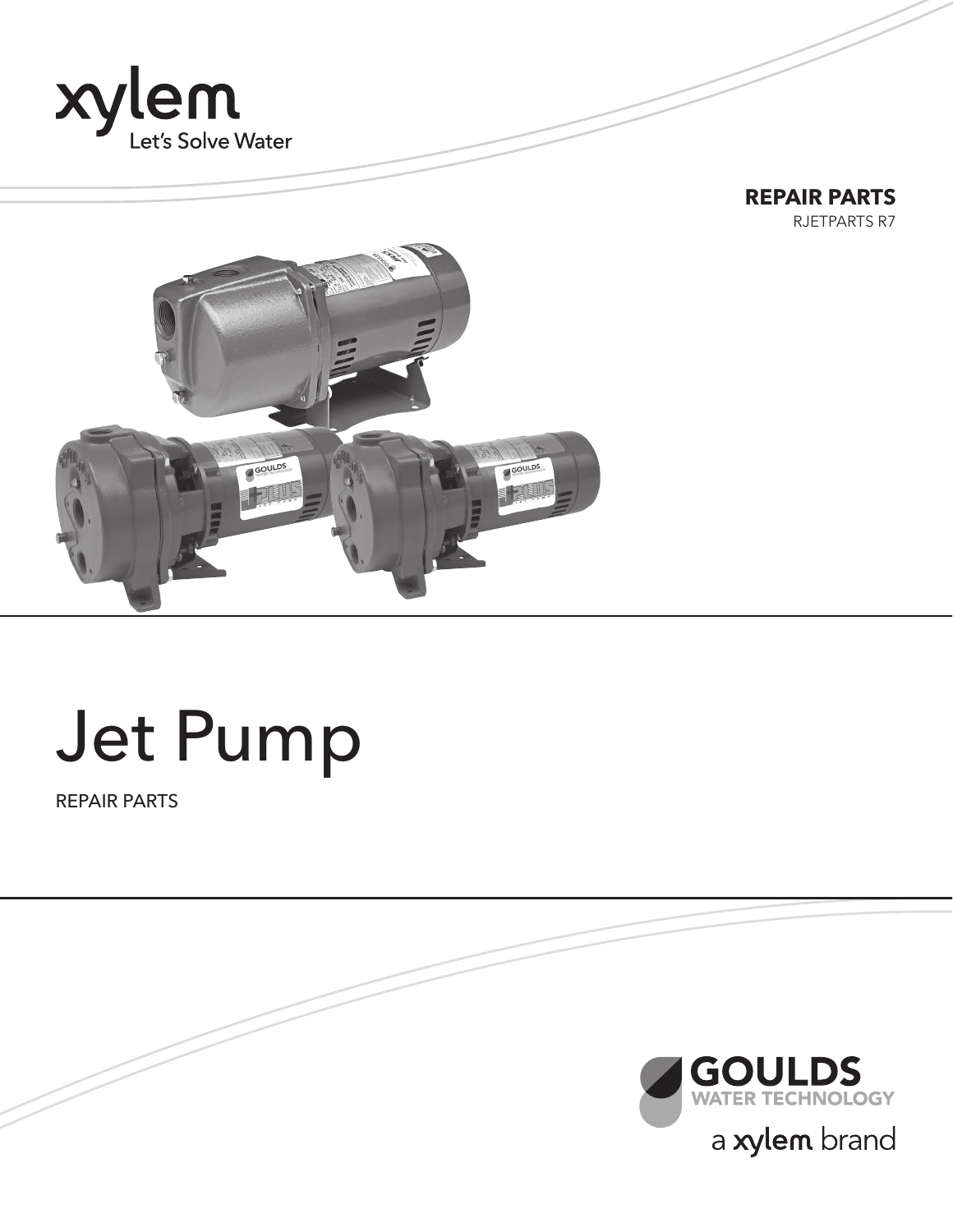## Residential Water Systems

#### **JETS**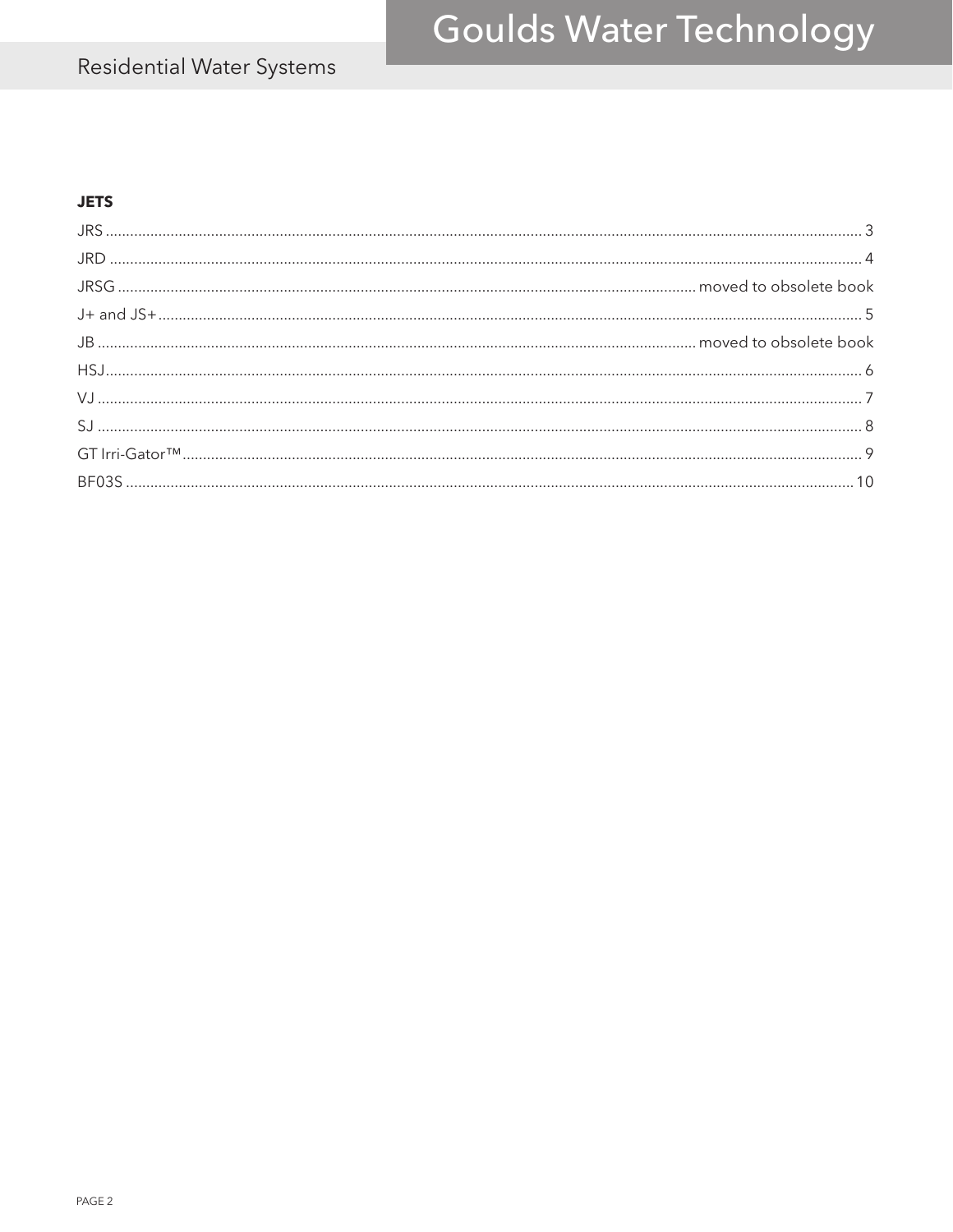### Residential Water Systems

#### **MODEL JRS**

| <b>Item</b>    |                                            | <b>Material</b>                   | <b>Repair Part No.</b>                                       |                          |               |             |                          |  |
|----------------|--------------------------------------------|-----------------------------------|--------------------------------------------------------------|--------------------------|---------------|-------------|--------------------------|--|
| No.            | <b>Part Description</b>                    |                                   | JRS5                                                         | <b>JRS5H</b>             | <b>JRS5LT</b> | <b>JRS7</b> | <b>JRS10</b>             |  |
| 1              | Drain plug 1/4" NPT                        | Steel                             | 6K2                                                          |                          |               |             |                          |  |
| $\overline{2}$ | Vent plug 1/8" NPT                         | Steel                             |                                                              |                          | 6K1           |             |                          |  |
| 3              | Elbow connector - tubing                   | Polypropylene                     |                                                              |                          | 6K94          |             |                          |  |
| 4              | Casing                                     | Cast iron                         |                                                              | 1K342                    | 1K382         |             | 1K342                    |  |
| 5              | Nozzle                                     | Delrin®                           | AN018                                                        | AN020                    |               | AN018       |                          |  |
| 6              | Venturi tube                               | Glass filled engineered composite | AD3330                                                       | AD3325                   | AD3330        | AD3336      | AD3339                   |  |
| 7              | Separator plate seal ring                  | <b>EPDM</b>                       |                                                              |                          | 5K556         |             |                          |  |
| 8              | Separator plate                            | Polypropylene                     |                                                              |                          | 5K253         |             |                          |  |
| 9              | Diffuser (guidevane)                       | Glass filled engineered composite |                                                              | 3K64                     |               |             | 3K65                     |  |
| 10             | Impeller                                   | Glass filled engineered composite | 2K900                                                        |                          |               | 2K901       | 2K902                    |  |
| 11             | O-ring                                     | <b>EPDM</b>                       | 5K392                                                        |                          |               |             |                          |  |
| 12             | Mechanical seal - Rotary                   | Teeplelite                        | 10K258                                                       |                          |               |             |                          |  |
| 13             | Mechanical seal - Stationary               | Ceramic                           |                                                              |                          |               |             |                          |  |
| 14             | Seal housing                               | Amodel <sup>®</sup>               | 1K366                                                        |                          |               |             |                          |  |
| 15             | Connector with locknut                     | Steel                             | 6K24                                                         |                          |               |             |                          |  |
| 16             | Pressure switch                            | <b>NA</b>                         |                                                              |                          | AS4           |             |                          |  |
| 17             | Tubing - pressure switch                   | Polypropylene                     |                                                              | 6K92                     |               | 6K101       | 6K108                    |  |
| 18             | Motor                                      | Stainless steel shaft             |                                                              | SFJ04860                 |               | SFJ05860    | SFJ06860                 |  |
| 19             | Hex cap screw                              | Steel                             |                                                              |                          | 13K80         |             |                          |  |
| 20             | Grommet - base                             | <b>BUNA</b>                       | 4K405                                                        |                          |               |             |                          |  |
| 21             | Base - JRS5, JRS7, JRS10 (off tank)        | Steel                             |                                                              | 4K399                    | 4K449         |             | 4K399                    |  |
|                | Tank base - JRS5LT (on tank model)         |                                   |                                                              |                          |               |             |                          |  |
| 22             | Discharge gland washers (pkg 2)            | N-8090                            |                                                              | $\overline{\phantom{0}}$ | 5K10          |             | $\overline{\phantom{a}}$ |  |
| 23             | Discharge gland packing                    | <b>BUNA</b>                       |                                                              | ÷.                       | <b>5K8</b>    |             | ÷,                       |  |
| 24             | Dis. gland nut assembly (includes 22 & 23) | <b>Brass</b>                      | 4K12<br>$\overline{\phantom{0}}$<br>$\overline{\phantom{a}}$ |                          |               |             |                          |  |

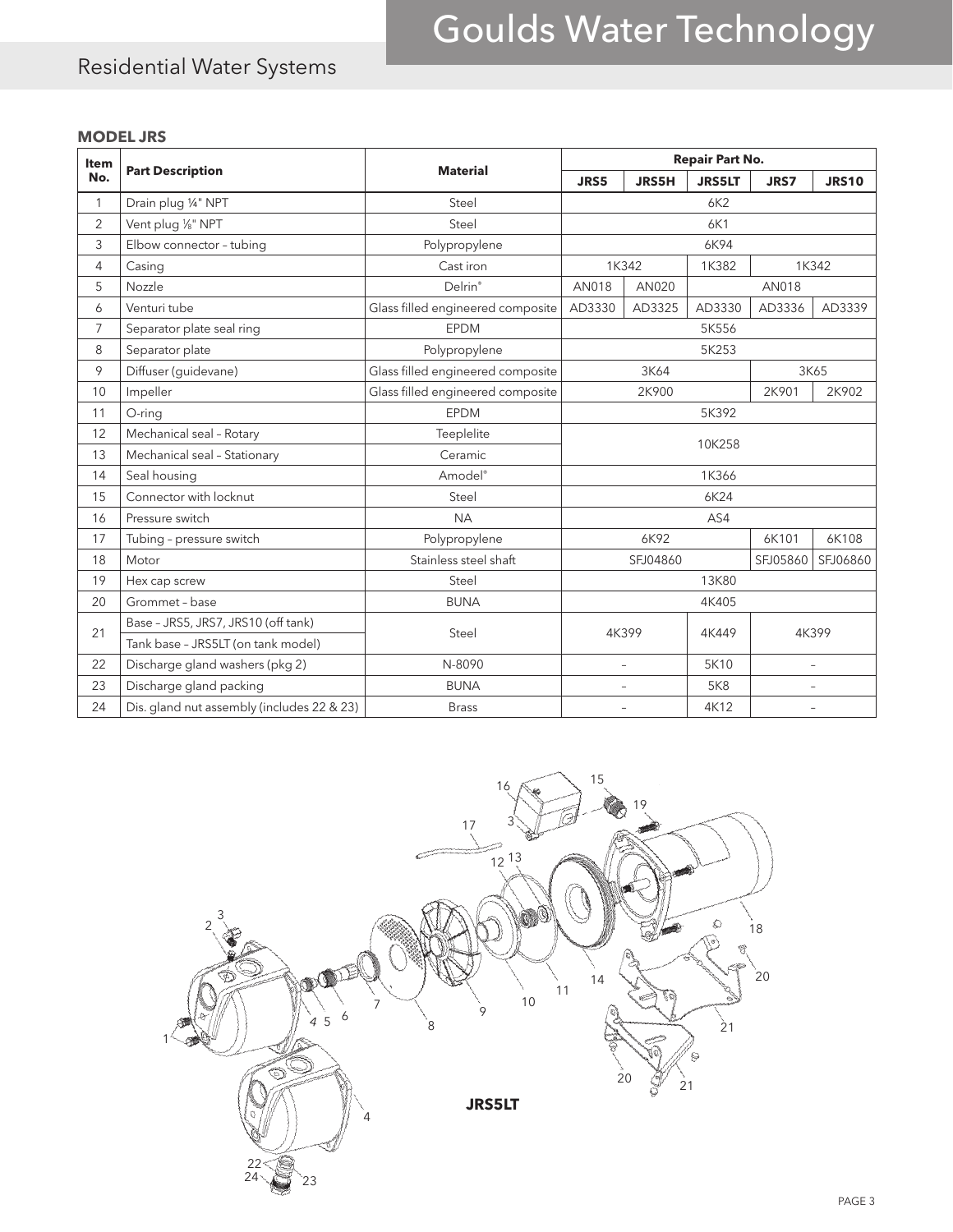### Residential Water Systems

#### **MODEL JRD**

| Item           |                                            |                                   |                          |               | <b>Repair Part No.</b> |                          |
|----------------|--------------------------------------------|-----------------------------------|--------------------------|---------------|------------------------|--------------------------|
| No.            | <b>Part Description</b>                    | <b>Material</b>                   | JRD5                     | <b>JRD5LT</b> | JRD7                   | <b>JRD10</b>             |
| 1              | Pipe plug 1/2" NPT                         | Steel                             | 6K68                     |               |                        |                          |
| $\overline{2}$ | Hex cap screw                              | Steel                             |                          | 13K1          |                        |                          |
| 3              | Shallow well adapter                       | Cast iron                         |                          |               | 4K62                   |                          |
| 4              | Pipe plug 1/8" NPT                         | Steel                             |                          | 6K1           |                        |                          |
| 5              | Gasket                                     | <b>BUNA - FDA/NSF</b>             |                          |               | 5K108                  |                          |
| 6              | Nozzle                                     | Delrin®                           |                          |               | AN018                  |                          |
| 7              | Venturi tube                               | Glass filled engineered composite |                          | AD3731        | AD3536                 | AD3538                   |
| 8              | Drain plug 1/4" NPT                        | Steel                             |                          |               | 6K2                    |                          |
| 9              | Elbow connector - tubing                   | Polypropylene                     |                          |               | 6K94                   |                          |
| 10             | Casing                                     | Cast iron                         | 1K416                    | 1K417         |                        | 1K416                    |
| 11             | Separator plate seal ring                  | EPDM                              | 5K556                    |               |                        |                          |
| 12             | Separator plate                            | Polypropylene                     |                          |               | 5K253                  |                          |
| 13             | Diffuser (guide vane)                      | Glass filled engineered composite | 3K64<br>3K65             |               |                        |                          |
| 14             | Impeller                                   | Glass filled engineered composite |                          | 2K900         | 2K901<br>2K902         |                          |
| 15             | O-ring                                     | <b>EPDM</b>                       | 5K392                    |               |                        |                          |
| 16             | Mechanical seal - rotary                   | Teeplelite                        | 10K258                   |               |                        |                          |
| 17             | Mechanical seal - stationary               | Ceramic                           |                          |               |                        |                          |
| 18             | Seal housing                               | Amodel <sup>®</sup>               |                          |               | 1K366                  |                          |
| 19             | Connector w/locknut                        | Steel                             |                          |               | 6K24                   |                          |
| 20             | Pressure switch                            | <b>NA</b>                         |                          |               | AS4                    |                          |
| 21             | Tubing - pressure switch                   | Polypropylene                     |                          | 6K92          | 6K101                  | 6K108                    |
| 22             | Motor                                      | Stainless steel shaft             |                          | SFJ04860      | SFJ05860<br>SFJ06860   |                          |
| 23             | Hex cap screw                              | Steel                             | 13K80                    |               |                        |                          |
| 24             | Grommet - base                             | <b>BUNA</b>                       | 4K405                    |               |                        |                          |
| 25             | Base - JRD5, JRD7, JRD10 (off tank)        |                                   | 4K399                    |               |                        |                          |
|                | Tank base - JRD5LT (on tank)               | 4K399<br>Steel<br>4K449           |                          |               |                        |                          |
| 26             | Discharge gland washers (pkg 2)            | N-8090                            |                          | 5K10          |                        | $\overline{\phantom{0}}$ |
| 27             | Discharge gland packing                    | <b>BUNA</b>                       | $\overline{\phantom{a}}$ | <b>5K8</b>    |                        |                          |
| 28             | Dis. gland nut assembly (includes 26 & 27) | <b>Brass</b>                      | $\sim$                   | 4K12          |                        |                          |

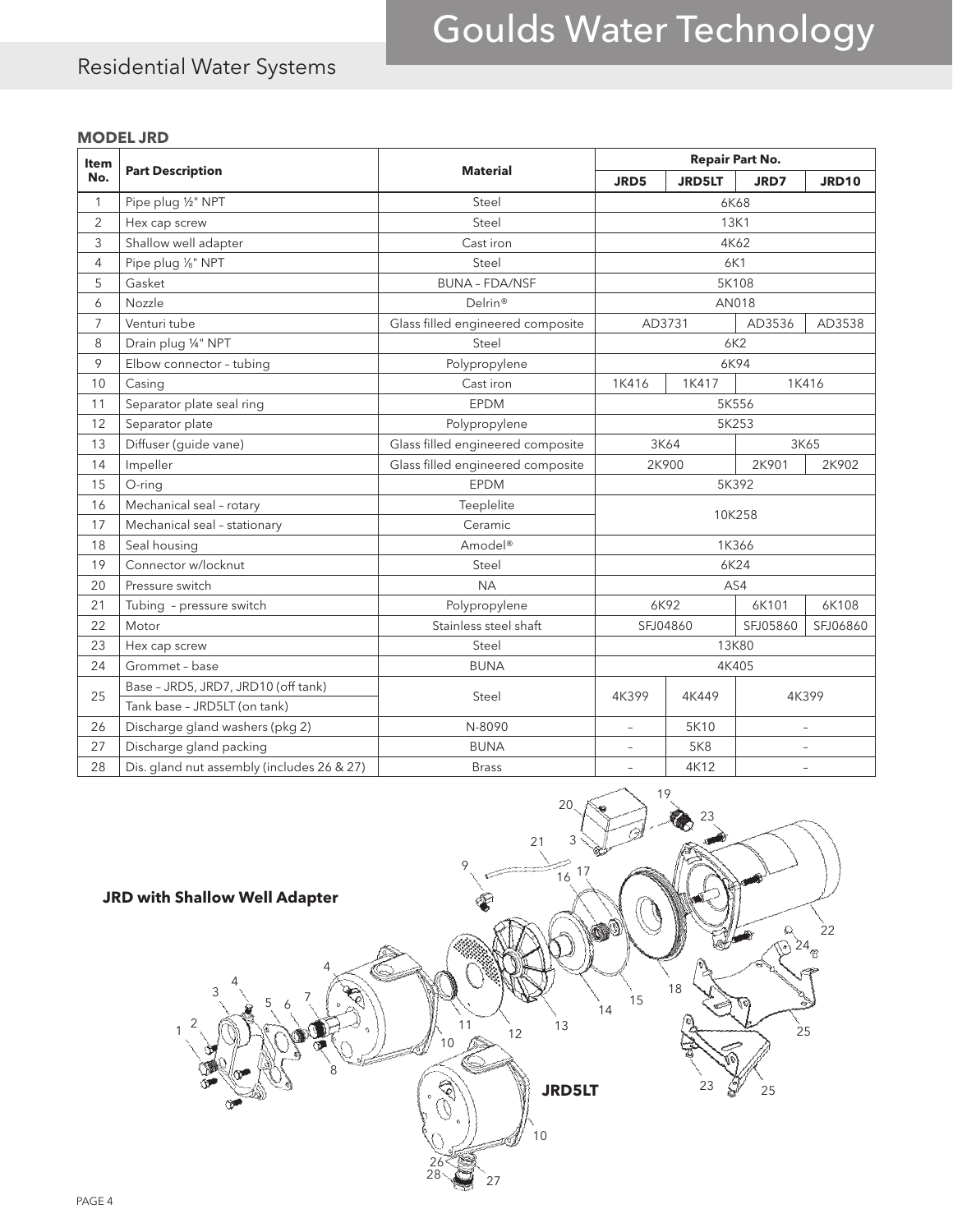### Residential Water Systems

#### **MODEL J+ and JS+**

| Item           | <b>Part Description</b>                                                 | <b>Material</b>                                   |                       | J+ Series Repair Part No. |                    |       |                       |                 |              |                          | JS+ Series Repair Part No.        |        |
|----------------|-------------------------------------------------------------------------|---------------------------------------------------|-----------------------|---------------------------|--------------------|-------|-----------------------|-----------------|--------------|--------------------------|-----------------------------------|--------|
| No.            |                                                                         |                                                   | J5H<br>J <sub>5</sub> |                           | J <sub>7</sub>     | J10   | J15                   | J <sub>5S</sub> | <b>J5SH</b>  | J7S                      | <b>J10S</b>                       | J15S   |
| 1              | Pipe plug - 1/2" NPT                                                    | Steel, plated                                     |                       |                           | 6K68               |       |                       |                 |              | $\overline{\phantom{0}}$ |                                   |        |
| $\overline{2}$ | Hex cap screw                                                           | Steel                                             |                       |                           | <b>13K1</b>        |       |                       |                 |              | $\equiv$                 |                                   |        |
| 3              | Pipe plug - 1/8" NPT                                                    | Steel, plated                                     |                       |                           | 6K1                |       |                       |                 |              | 6K1                      |                                   |        |
| 4              | Shallow well adapter                                                    | Cast iron                                         |                       |                           | 4K62               |       |                       |                 |              |                          |                                   |        |
| 5              | Nozzle                                                                  | Delrin®                                           | AN017                 | AN019                     |                    | ANO18 | AN022                 | AN017           | AN019        |                          | AN018                             | AN022  |
| 6              | Venturi tube                                                            | Glass filled engineered<br>composite on model JS+ | AD3731                | AD3528                    | AD3536             |       | AD3538   AD3542       |                 |              |                          | AD3332   AD3328   AD3336   AD3339 | AD3342 |
|                |                                                                         | Durez <sup>®</sup> on model J+                    |                       |                           |                    |       |                       |                 |              |                          |                                   |        |
| $\overline{7}$ | Gasket                                                                  | <b>BUNA - FDA/NSF</b>                             |                       |                           | 5K108              |       |                       |                 |              | $\overline{\phantom{0}}$ |                                   |        |
| 8              | Drain plug - 1/4" NPT                                                   | Steel, plated                                     |                       |                           | 6K2                |       |                       |                 |              | 6K2                      |                                   |        |
| 9              | Straight connector                                                      | Polypropylene                                     |                       |                           | 6K100              |       |                       |                 |              | 6K100                    |                                   |        |
| 10             | Casing                                                                  | Cast iron                                         |                       |                           | 1K311 (59395)      |       |                       |                 |              | 1K333 (59240)            |                                   |        |
| 11             | Seal ring                                                               | <b>BUNA - FDA/NSF</b>                             |                       |                           | 5K555 <sup>1</sup> |       |                       |                 |              | 5K555 <sup>1</sup>       |                                   |        |
| 12             | Diaphragm                                                               | <b>BUNA - FDA/NSF</b>                             |                       |                           | 5K557              |       |                       |                 |              | 5K557                    |                                   |        |
| 13             | Tubing                                                                  | Polypropylene                                     |                       | 6K92                      | 6K93               | 6K101 | 6K102                 |                 | 6K92         | 6K93                     | 6K101                             | 6K102  |
| 14             | Diffuser (guidevane)                                                    | Glass filled engineered<br>composite 10% G.F.     |                       | 3K75                      | 3K67               |       | 3K68                  | 3K75            |              |                          | 3K67<br>3K68                      |        |
| 15             | Impeller                                                                | Glass filled engineered<br>composite 20% G.F.     |                       | 2K4                       | 2K60               | 2K61  | 2K706                 |                 | 2K4          | 2K60                     | 2K61                              | 2K706  |
| 16             | Mechanical seal, rotary                                                 | Teeplelite                                        | 10K258<br>10K258      |                           |                    |       |                       |                 |              |                          |                                   |        |
| 17             | Mechanical seal, stationary                                             | Ceramic                                           |                       |                           |                    |       |                       |                 |              |                          |                                   |        |
| 18             | Motor adapter                                                           | Cast iron                                         |                       |                           | 1K310 (59394)      |       |                       | 1K310 (59394)   |              |                          |                                   |        |
| 19             | Casing bolts                                                            | Steel                                             |                       |                           | 13K102             |       |                       | 13K102          |              |                          |                                   |        |
| 20             | Elbow connector                                                         | Polypropylene                                     |                       |                           | 6K94               |       |                       |                 |              | 6K94                     |                                   |        |
| 21             | Motor adapter bolts                                                     | Steel                                             |                       |                           | 13K69              |       |                       |                 |              | 13K69                    |                                   |        |
| 22             | Motor                                                                   | Stainless steel shaft                             |                       | J04853R                   |                    |       | J05853RJ06853RJ07858R |                 | J04853R      |                          | J05853RJ06853RJ07858R             |        |
| 23             | Pressure switch                                                         | <b>NA</b>                                         |                       |                           | AS4                |       |                       |                 |              | AS4                      |                                   |        |
| 24             | Pump foot                                                               | Steel                                             |                       |                           | 4K408              |       |                       | 4K408           |              |                          |                                   |        |
| 24A            | Pump Base Assembly<br>with Rubber Channel<br><b>Replaces foot 4K408</b> | Steel                                             | 15K60                 |                           |                    |       |                       |                 | <b>15K60</b> |                          |                                   |        |
| 25             | Pump foot bolt                                                          | Steel                                             |                       |                           | 13K252             |       |                       |                 |              | 13K252                   |                                   |        |
| 26             | Switch con. with locknut                                                | Steel                                             | 6K24<br>6K24          |                           |                    |       |                       |                 |              |                          |                                   |        |
| 27             | Fillister head machine screw                                            | Stainless steel                                   |                       |                           | <b>13K4</b>        |       |                       |                 |              | <b>13K4</b>              |                                   |        |
| 28             | Deflector                                                               | <b>BUNA</b>                                       | 5K7                   |                           |                    |       |                       | 5K7             |              |                          |                                   |        |

#### **NOT SHOWN:**

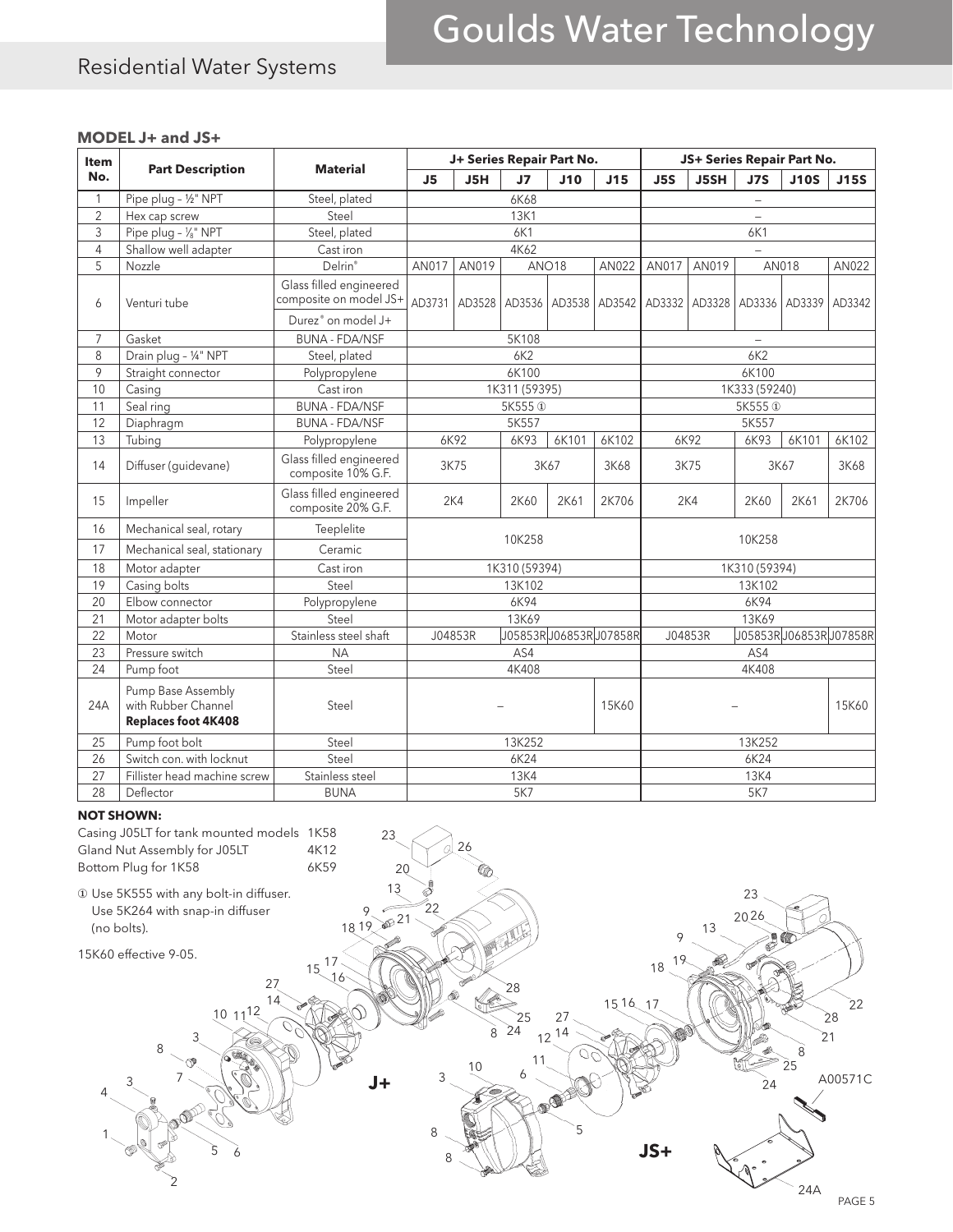### Residential Water Systems

**MODEL HSJ**



| Part No.       | <b>Part Name</b>                                  | Pattern No. |
|----------------|---------------------------------------------------|-------------|
| $\omega$ 1K201 | Casing (4 bolt S.W.A.)                            | 59160       |
| 1K204          | Intermediate stage                                | 59157       |
| 1K206          | Motor adapter                                     | 59156       |
| 2K289          | Impeller - 3/4 and 11/2 HP HSJ models             |             |
| 2K290          | Impeller - 1 and 2 HP HSJ models                  |             |
| 4K62           | Adapter - shallow well (4 bolt)                   |             |
| 4K308          | Foot - old style (cast)                           |             |
| 4K327          | Wear ring                                         |             |
| 4K328          | Sleeve                                            | 55548       |
| 4K329          | Coverplate - 1 per stage                          |             |
| @4K331         | Shaft extension - 2 stage, 3/4 and 1 HP           |             |
| 24K332         | Shaft extension - 3 stage, 11/2 and 2 HP          |             |
| 4K376          | Foot - (stamped)                                  |             |
| 15K60          | Pump Base Assembly with Rubber Channel            |             |
|                | <b>Replaces foot 4K408</b>                        |             |
| 4K379          | Retainer - shaft sleeve assembly                  |             |
| 5K7            | Deflector                                         |             |
| 5K549          | O-ring - motor adapter bolts                      |             |
| 5K108<br>5K550 | Gasket - S.W. adapter (4 bolt)                    |             |
|                | O-ring - casing and intermediate stage            |             |
| 6K1            | Pipe plug 1/8" NPT                                |             |
| 6K2<br>6K24    | Pipe plug 1/4" NPT<br>Switch connector with nut   |             |
| 6K25           | Comp. fitting 1/ <sub>8</sub> " NPT x 1/4" tubing |             |
| 6K36           | Comp. fitting elbow 1/8" NPT x 1/4" tubing        |             |
| 6K45           | Reducing bushing 1/4" x 1" NPT                    |             |
| 6K68           | Pipe plug 1/2" NPT                                |             |
| 6K94           | Elbow fitting (tubing)                            |             |
| 6K102          | Tubing                                            |             |
| 10K258         | Shaft seal assembly                               |             |
| 13K43          | Impeller bolt                                     |             |
| 13K71          | Bolt - foot to adapter (old foot)                 |             |
| 13K81          | Bolt - adapter to motor                           |             |
| 13K1           | Bolt - S.W. adapter (4 bolt)                      |             |
| 13K212         | Washer - impeller and adapter                     |             |
| 13K213         | Bolt - casing to adapter, 2 stage models          |             |
| 13K214         | Bolt - casing to adapter, 3 stage models          |             |
| 13K252         | Bolt - foot to adapter                            |             |

|                                   | Part No.   Part Name                                                                                                                                                      | Pattern No. |
|-----------------------------------|---------------------------------------------------------------------------------------------------------------------------------------------------------------------------|-------------|
| AG2<br>AG5<br>AS4<br>AS10<br>AV22 | Pressure gauge - 200 PSI maximum<br>Pressure gauge - 100 PSI maximum<br>Pressure switch - 3/4, 1, 11/2 HP rated<br>Pressure switch - 2 HP rated<br>Pressure control valve |             |
| $AAB-7$                           | Air volume control valve - used with<br>galvanized tanks                                                                                                                  |             |

#### **MOTOR CODES**

| HP             | Model           | Order No. |
|----------------|-----------------|-----------|
| $\frac{3}{4}$  | HSJ07N, 2 stage | J05853R   |
|                | HSJ10N, 2 stage | J06853R   |
| $1\frac{1}{2}$ | HSJ15N, 3 stage | J07858R   |
| ⌒              | HSJ20N, 3 stage | J08854R   |

#### **SHALLOW WELL FITTINGS PACKAGES**

| HP.           | Model         | <b>Nozzle Group</b> | <b>Diffuser Group</b> |
|---------------|---------------|---------------------|-----------------------|
| $\frac{3}{4}$ | HSJ07N        | AN012               | AD3432                |
|               | HSJ10N        | AN012               | AD3437                |
| 1½            | <b>HSJ15N</b> | AN012               | AD3439                |
|               | <b>HSJ20N</b> | AN012               | AD3448                |

#### **2 BOLT SHALLOW WELL ADAPTER – OBSOLETE (NOT AVAILABLE)**

| 4K312 | Adapter - shallow well (2 bolt)        |
|-------|----------------------------------------|
| 5K173 | Gasket - shallow well adapter (2 bolt) |
| 13K1  | Bolt - shallow well adapter (2 bolt)   |
|       |                                        |

① Casing for 2 bolt shallow well adapter not available. Order 1K261 kit which includes pump casing, 4 bolt adapter, gasket and bolts. ② Includes 4K379, 13K43 and 13K212.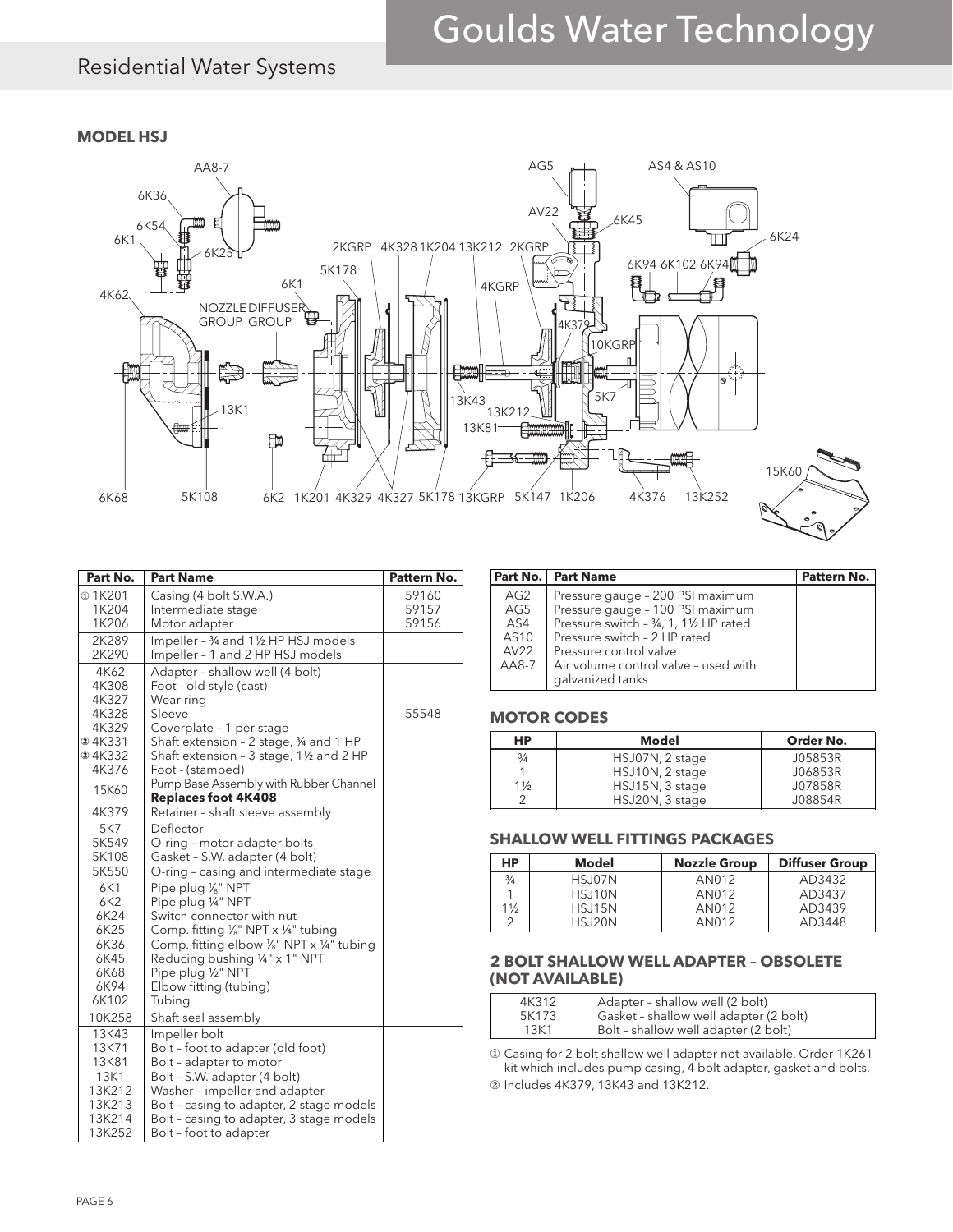### Residential Water Systems

#### **MODEL VJ**



| Part<br>No.                                               | <b>Part Name</b>                                                                                                                                     | <b>Pattern</b><br>No. |
|-----------------------------------------------------------|------------------------------------------------------------------------------------------------------------------------------------------------------|-----------------------|
| 1K142<br>1K143                                            | Casing<br>Motor adapter                                                                                                                              | 59202<br>59014        |
| <b>2K61</b><br>2K204                                      | Impeller 3/4 and 1 HP<br>2K GROUP<br>Impeller 1/2 HP                                                                                                 |                       |
| 3K56                                                      | Guidevane - 1/2, 3/4, 1 HP                                                                                                                           |                       |
| 4K230                                                     | Drip cover - 48FR<br>(A.O. Smith motor)                                                                                                              |                       |
| 5K555<br>5K7<br>5K548                                     | Seal ring - guidevane<br>Deflector<br>O-ring                                                                                                         |                       |
| 6K <sub>2</sub><br>6K19<br>6K24<br>6K94<br>6K100<br>6K102 | Plug 1/4 NPT<br>Reducing bushing 3/4" x 1/4" (for AG5)<br>Switch connector with nut<br>Elbow fitting (tubing)<br>Straight fitting (tubing)<br>Tubing |                       |
| 10K258                                                    | Shaft seal assembly                                                                                                                                  |                       |
| 13K4<br>13K71<br>13K102                                   | Screw - guidevane<br>Bolt - motor adapter to motor<br>Bolt - casing to motor adapter                                                                 |                       |
| AG5<br>AS4<br>AV21                                        | Pressure gauge<br>Pressure switch<br>Pressure control valve                                                                                          | 54382                 |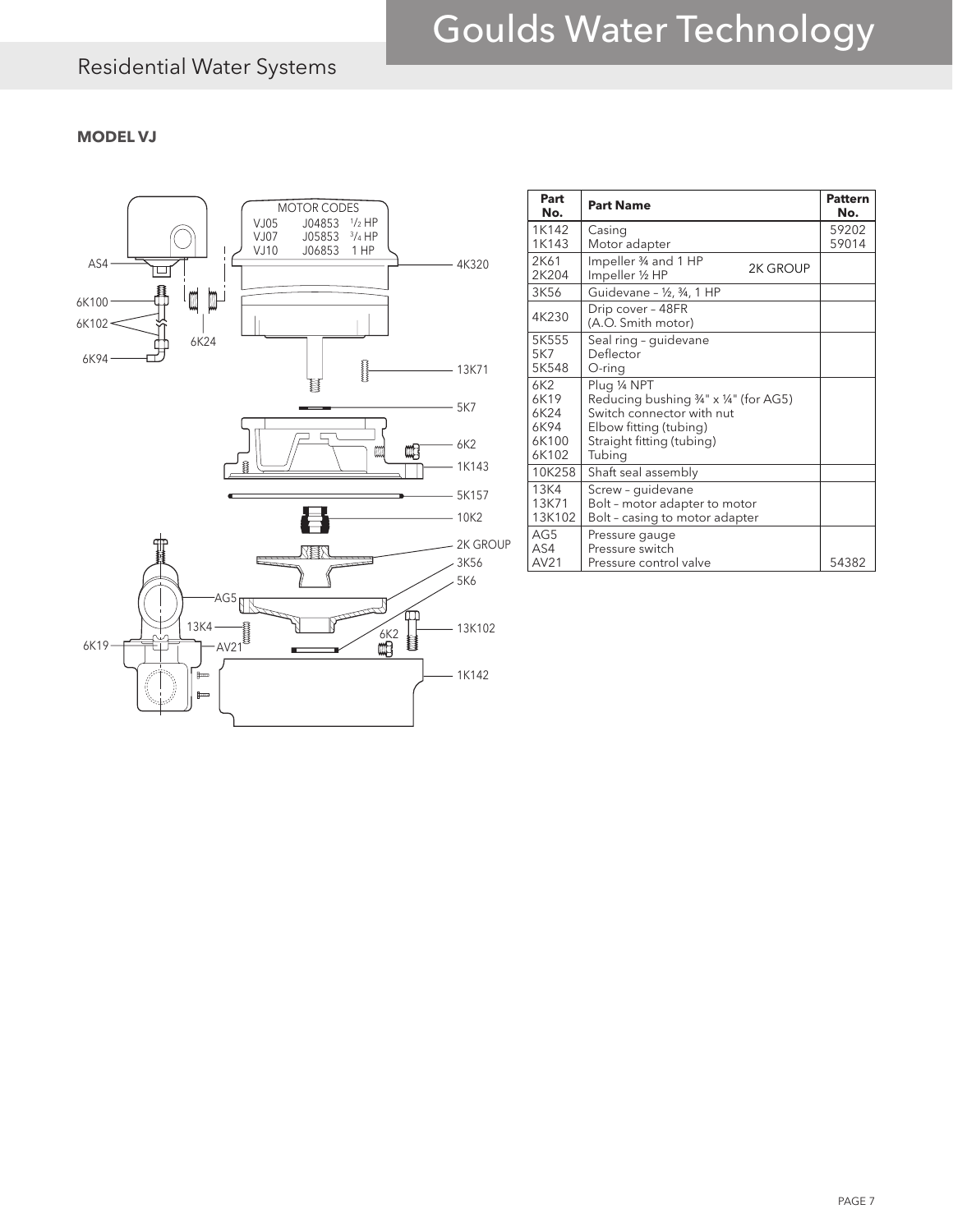### Residential Water Systems

#### **MODEL SJ**



| 6K24            | Part<br>No.     | <b>Part Name</b>                              | <b>Pattern</b><br>No. |
|-----------------|-----------------|-----------------------------------------------|-----------------------|
| AS4             | 1K202           | Casing - twin pipe system and packer          | 59159                 |
| and<br>AS10     | 1K203           | Casing - packer system (OBSOLETE)             | <b>Use 1K202</b>      |
|                 | 1K204           | Intermediate stage                            | 59157                 |
| 6K100           | 1K205           | Motor adapter                                 | 59156                 |
| ſП<br>6K10      | 2K289           | Impeller - 3/4 and 11/2 HP models             |                       |
|                 | 2K290           | Impeller - 1 and 2 HP models                  |                       |
|                 | 4K230           | Drip cover                                    |                       |
| 6K94            | 4K327           | Wear ring                                     |                       |
|                 | 4K328           | Sleeve                                        |                       |
|                 | 4K329           | Coverplate                                    |                       |
| AG5             | 4K379           | Retainer - shaft seal assembly                |                       |
| and             | <b>104K331</b>  | Shaft extension - 2 stage, 34 and 1 HP models |                       |
| AG <sub>2</sub> | <b>14K332</b>   | Shaft extension - 3 stage, 1½ and 2 HP models |                       |
|                 | 24K375          | Retaining ring (OBSOLETE)                     |                       |
|                 | 5K7             | Deflector                                     |                       |
|                 | 5K549           | O-ring - motor adapter bolts                  |                       |
|                 | 5K550           | O-ring - casing and intermediate stage        |                       |
|                 | 6K1             | Pipe plug 1/8" NPT                            |                       |
| AV21            | 6K2             | Pipe plug 1/4" NPT                            |                       |
|                 | 6K19            | Reducing bushing 1/4" x 3/4" NPT              |                       |
|                 | 6K24            | Switch connector with nut                     |                       |
| 10KGRP          | 6K94            | Elbow fitting (tubing)                        |                       |
| 4K379           | 6K100           | Straight fitting (tubing)                     |                       |
| 4K329<br>$\sim$ | 6K102           | Tubing                                        |                       |
| 2KGR            | 10K258          | Shaft seal assembly                           |                       |
|                 | 13K43           | Impeller bolt                                 |                       |
|                 | 13K81           | Bolt - adapter to motor                       |                       |
| 4KGR            | 13K212          | Washer - impeller and adapter                 |                       |
|                 | 13K213          | Bolt - casing to adapter 34 and 1 HP models   |                       |
|                 | 13K214          | Bolt - casing to adapter 11/2 and 2 HP models |                       |
|                 | 213K250         | Impeller washer (OBSOLETE)                    |                       |
|                 | AG <sub>2</sub> | Pressure gauge - 200 PSI max.                 |                       |
|                 | AG5             | Pressure gauge - 100 PSI max.                 |                       |
|                 | AS4             | Pressure switch - 34, 1 HP, 11/2 HP rated     |                       |
|                 | AS10            | Pressure switch - 2 HP rated                  |                       |
| 4K328           | AV21            | Pressure control valve                        |                       |
| 4K329           | $AAB-7$         | Air volume control valve (not shown)          |                       |

① Includes 4K379, 13K43 and 13K212.

② Models built December 1988 through February 1991 used a retaining ring. Replace with 4K331 or 4K332 shaft extension assembly.

#### **MOTOR CODES**

| НP             | Model        | Order No. |
|----------------|--------------|-----------|
| $\frac{3}{4}$  | SJ07, SJ07PK | J05853R   |
|                | SJ10, SJ10PK | J06853R   |
| $1\frac{1}{2}$ | SJ15, SJ15PK | J07858R   |
|                | SJ20, SJ20PK | J08854R   |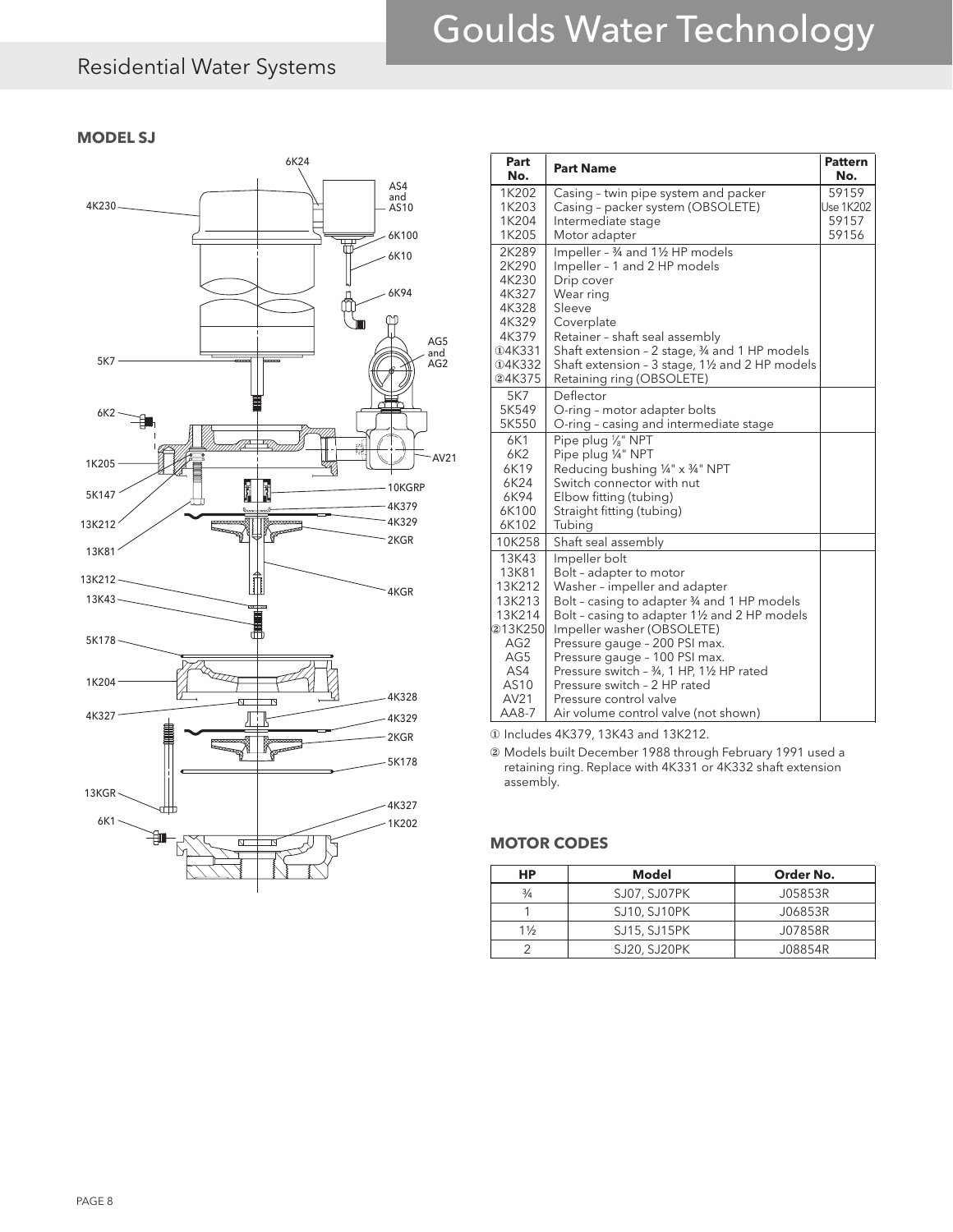### Residential Water Systems

#### **MODEL GT IRRI-GATOR**

| <b>Item</b>    |                                                               |                                               | Part No.               |                |                |                |                |
|----------------|---------------------------------------------------------------|-----------------------------------------------|------------------------|----------------|----------------|----------------|----------------|
| No.            | <b>Description</b>                                            | <b>Material</b>                               | GT07/<br>GT073         | GT10/<br>GT103 | GT15/<br>GT153 | GT20/<br>GT203 | GT30/<br>GT303 |
| $\mathbf{1}$   | 1/4" NPT Pipe Plug                                            | Plated Steel                                  | 6K2                    |                |                |                |                |
| 2              | Casing                                                        | Cast Iron                                     | 1K324                  |                |                |                |                |
| 3              | Guidevane Seal Ring                                           | <b>BUNA</b>                                   | 5K555                  |                |                |                |                |
| 4              | Diaphragm                                                     | Neoprene                                      | 5K256                  |                |                |                |                |
| 5              | <b>Fillister Head Machine Screw</b>                           | <b>Stainless Steel</b>                        | <b>13K4</b>            | <b>13K4</b>    | 13K2           | 13K2           | 13K2           |
| 6              | Guidevane                                                     | Glass filled engineered<br>composite 10% G.F. | 3K72                   | 3K71           | 3K70           | 3K70           | 3K69           |
| $\overline{7}$ | Impeller                                                      | Glass filled engineered<br>composite 20% G.F. | 2K715                  | 2K716          | 2K714          | 2K713          | 2K712          |
| 8              | Mechanical Seal                                               | Teeplelite/Ceramic                            | 10K258                 |                |                |                |                |
| <b>9A</b>      | Pump Foot (old style)                                         | Steel                                         | 4K408                  |                |                |                |                |
| <b>9B</b>      | Pump Base Assembly with Rubber<br>Channel Replaces foot 4K408 |                                               | 15K60 (effective 9-05) |                |                |                |                |
| 9C             | Tall Pump Base with Rubber Channel<br>Replaces 15K60 or 4K408 | Steel                                         | 15K86                  |                |                |                |                |
| 10             | Pump Foot Bolt use with 4K408 only                            | Steel                                         | 13K252                 |                |                |                |                |
| 11             | Motor Adapter                                                 | Cast Iron                                     | 1K310                  |                |                |                |                |
| 12             | Casing Bolt                                                   | Steel                                         | 13K102 (4 required)    |                |                |                |                |
| 13             | Motor Adapter Bolt                                            | Steel                                         | 13K69                  |                |                |                |                |
| 14             | Deflector                                                     | <b>BUNA</b>                                   | 5K7                    |                |                |                |                |

|     | <b>Motor Codes</b> |            |             |             |  |
|-----|--------------------|------------|-------------|-------------|--|
| HP  | $10 - ODP$         | $30 - ODP$ | $10 - TEFC$ | $30 - TEFC$ |  |
| .75 | J05853R            | C05873     | C06821      | C06876      |  |
| 1.0 | J06853R            | C06873     | C07821      | C07876      |  |
| 1.5 | J07858R            | C07878     | C08821      | C08876      |  |
| 2.0 | J08854R            | C08874     | C09821      | C09876      |  |
| 3.0 | J09853             | C09874     | C09821      | C09876      |  |

**NOTE:** Many TEFC motors have a 1.0 Service Factor, while ODP motors have NEMA Service Factors between 1.15 and 1.6. Therefore, the motor HP will be higher for TEFC models than ODP models. Ex. A GT15 has a 1.5 HP, ODP motor with a 1.3 S.F., the GT153 will require a 2 HP TEFC motor which has a 1.0 S.F. The Price Book shows the actual HP motor used on each model while this chart shows only motor order numbers.

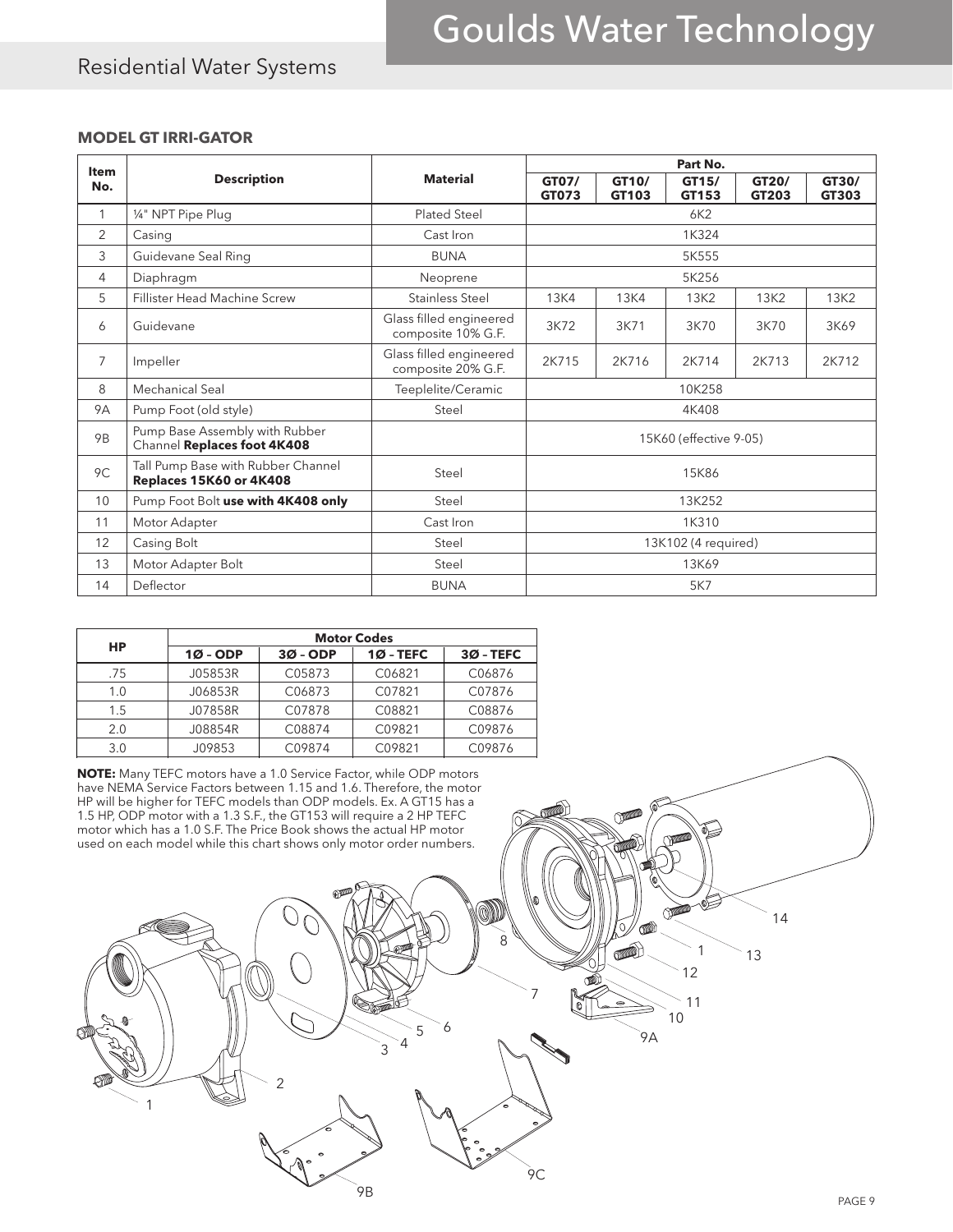### Residential Water Systems

#### **MODEL BF03S**



| Part<br>No.     | <b>Part Name</b>                       | <b>Pattern</b><br>No. |
|-----------------|----------------------------------------|-----------------------|
| 1K1             | Casing with plug and 2<br>grommets     | 52125                 |
| 1K2             | Motor adapter with plug<br>and foot    | 52932                 |
| 2K1             | Impeller                               |                       |
| 3K1             | Guidevane                              |                       |
| 4K1             | Backplate                              | 52126                 |
| 4K2             | Strainer<br>(with retaining wire)      |                       |
| 4K3             | Rubber grommet                         |                       |
| 4K4             | Air valve core<br>(fits inside AA7)    |                       |
| 4K <sub>5</sub> | Diffuser                               |                       |
| 4K63            | Foot                                   |                       |
| 4K234           | Check valve                            |                       |
| 4K290<br>(2)    | Valve assembly<br>(fits inside AA1)    |                       |
| 5K1             | Gasket - backplate                     |                       |
| 5K2             | Gasket - casing                        |                       |
| 5K3             | Seal ring - guidevane                  |                       |
| 5K7             | Deflector                              |                       |
| 5K175           | O-ring connect A.V.C.<br>tubing to AA7 |                       |

| Part<br>No. | <b>Part Name</b>                                  | Patter<br>No. |
|-------------|---------------------------------------------------|---------------|
| 6K1         | Plug 1/8 NPT (old style)                          |               |
| 6K2         | Plug ¼ NPT                                        |               |
| 6K7         | Compression nut - A.V.C.<br>tube (use with 5K175) |               |
| 6K24        | Switch connector<br>with nut                      |               |
| 6K65        | Tubing - A.V.C.<br>(3/16" O.D. x 93/4" long)      |               |
| 6K68        | Plug ½ NPT                                        |               |
|             |                                                   |               |

| Part<br>No. | <b>Part Name</b>                       | Pattern<br>No. |
|-------------|----------------------------------------|----------------|
| 10K2        | Shaft seal assembly                    |                |
| 13K1        | Bolt - adapter to casing               |                |
| 13K2        | Bolt - quidevane                       |                |
| 13K71       | Bolt - motor to adapter                |                |
| 13K102      | Bolt - foot to adapter                 |                |
| 13K108      | Bolt - backplate to<br>casing          |                |
| AA11        | Air volume control<br>(includes 4K290) |                |
| AA7         | Air valve (includes 4K4)               |                |
| AN015       | Nozzle                                 |                |
| AS3         | Pressure switch                        |                |

**NOTE:** 4K2 strainer not required on units with nozzle cleanout plug.

① 6K1 casing drain plug changed to 6K2 on 1981 and later models.

② Valve assembly 4K290 used to repair USG (black) only. 4K7 valve assembly no longer available.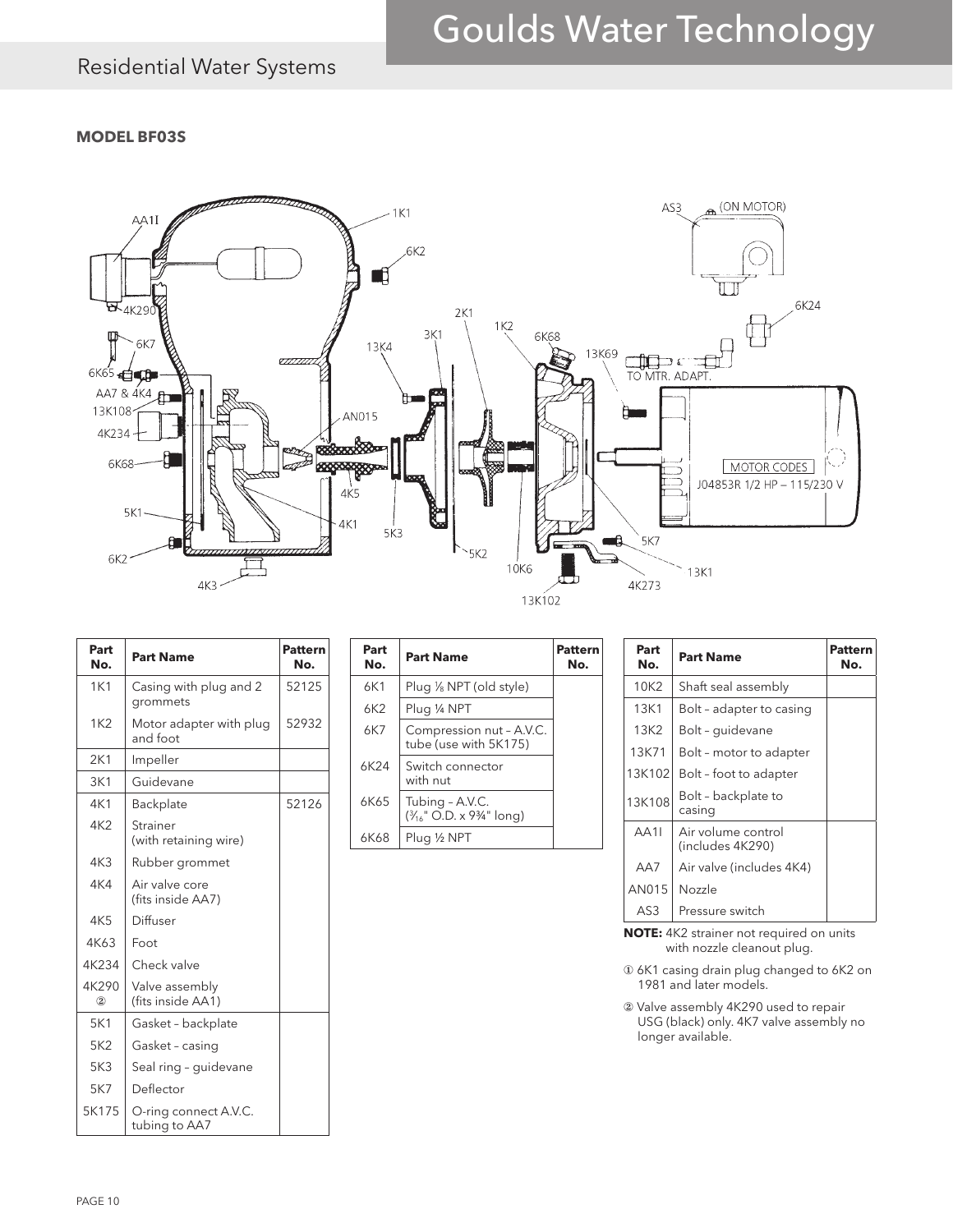## Residential Water Systems

**NOTES**